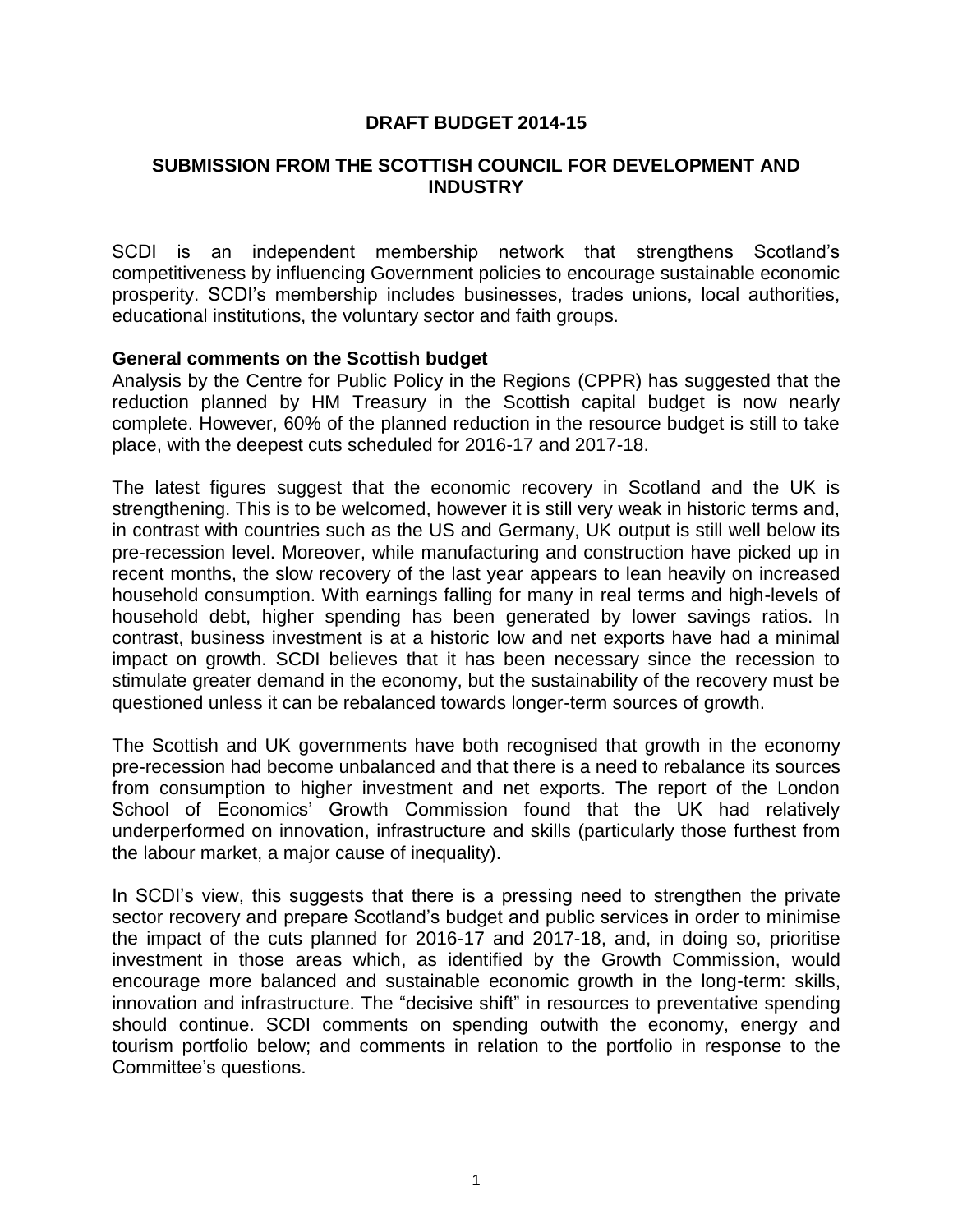#### **Skills and Innovation**

SCDI has welcomed the priority given by the Scottish Government to funding commitments to apprenticeships, higher education and supporting the Skills Investment Plans for economic growth sectors, but we have been concerned that the budget reductions for further education would harm the quality of provision.

Rates of return on investment in human capital across a range of outcomes are at their highest in the early years, particularly for people from disadvantaged backgrounds. Investment in preschool programmes must be a long-term priority.

Many key growth sectors of the Scottish economy will require a pipeline of talent with strong technical, communication, problem-solving and commercial skills. It is essential that schools, through the Curriculum for Excellence, encourage and equip more young people for opportunities to pursue these rewarding careers.

SCDI believes that - with Scottish Government expenditure on higher education as a percentage of GDP below the OECD average and Scotland's international competitors prioritising investment in higher education - the Scottish Government should maintain the higher education budget in real terms. Within this allocation, there is a need to grow the provision of STEM and postgraduate places to meet the demands of key growth sectors of the Scottish economy for high-level skills.

The higher education research budget, which is increasingly successful in leveraging private investment, should also be maintained in real terms. The creation of the Scottish Knowledge Exchange Organisation offers a significant opportunity to enhance the contribution of Scotland's research excellence to increasing sustainable economic growth. SCDI has warmly welcomed the creation of innovation centres and believes that extra funding should be made available to support proposals to extend the concept to more key growth sectors.

SCDI believes that there is a need for financial and structural stability for further education. This will enable the sector to realise the potential benefits of regionalisation of colleges for learners and implement those changes which result from the Wood Commission on Developing Scotland's Young Workforce. SCDI would welcome the introduction of a national funding framework to support partnerships in provision and services between schools and colleges. SCDI appreciates why the Scottish Government has prioritised funding at young people, but we are concerned that lifelong learning appears to have a lower profile than previously as upskilling and reskilling are increasingly important.

#### **Infrastructure**

SCDI welcomes the emphasis which the Scottish Government placed on capital spending in the previous Spending Review, including the transfers from the resource budget, and believes that this should continue in this Spending Review. A strategic approach is needed with the investment programme to ensure that it has the greatest impact on increasing long-term sustainable economic growth. The Scottish Government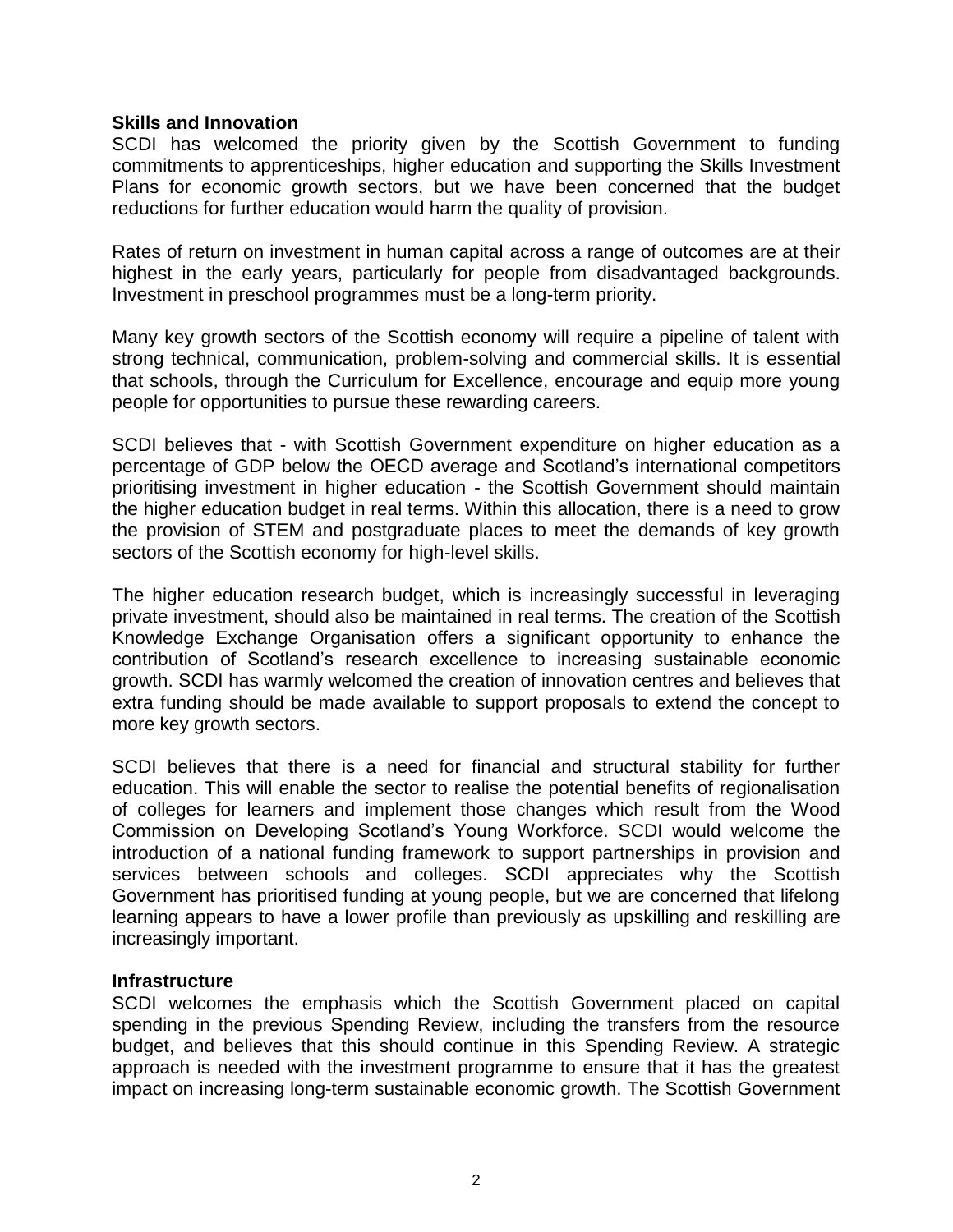should work to maximise the funding available from all sources for capital investment and seek to accelerate key infrastructure projects. Projects which improve internal and external connectivity for key sectors and city regions are a particular priority, such as the electrification of more lines in the Scottish railway network. Direct air routes to key and emerging markets should be supported, with the reintroduction of an air route development fund. The Scottish Government should also support projects which would stimulate local economic activity – affordable housing for a growing population, retrofitting energy efficiency measures to reduce fuel poverty and carbon emissions, and tackling the £2 billion road maintenance backlog to safeguard these assets.

The Aberdeen city-region has been identified in many reports as having one of the strongest economies of any UK city and as one of the best-placed for growth. Driven by the offshore oil and gas industry, private sector investment is high. However, there is concern that Aberdeen will not be able to keep pace with its competitors as a global energy hub, which are international, technologically advanced, well-connected, and vibrant cities such as Dubai and Singapore, and a risk, in particular, that long-term public infrastructure issues could strangle its growth. Aberdeen cannot be perceived as unattractive in terms of its social amenities or ease of doing business if it is to retain and attract the most skilled and talented people to work in the city and preserve its international status. Improvements to airport infrastructure and international routes, rail links with the rest of Scotland and the UK, arterial roads, broadband and mobile connectivity and Aberdeen city centre, needs to be a higher strategic priority for Scotland. Both enhancing the competiveness of Aberdeen and its industries, while better connecting the city with the rest of Scotland, will increase the opportunities available and enable people and businesses in other regions to access them. Scottish Budget decisions should reflect the scale and the urgency of action required to realise the opportunities for the Scottish economy in the North East.

SCDI fully supports the significant commitment of the Scottish Government to dual the A9 between Perth and Inverness. Safety on this route is a major concern for SCDI's members, but we have also expressed the concern of many of them over the effectiveness and economic impact of the proposal to introduce average speed cameras on long sections of the A9 to address high speeds, without addressing the frustration and dangerous overtaking that is a consequence of slower moving vehicles. This makes it even more important that action to progress the Scottish Government's commitment is accelerated where possible.

#### **Private sector recovery**

A key National Outcome for the Scottish Government is that Scotland is the most attractive place for doing business in Europe. Taxation is an important aspect of Scotland's competitiveness and SCDI fully supports the maintenance of business rate parity with the rest of the UK. The Scottish Government should also provide certainty for businesses planning investments by ruling out new or increased levies and reduced reliefs, and by setting out the planned rates for the new Land and Buildings Transaction Tax which will replace Stamp Duty Land Tax in 2015.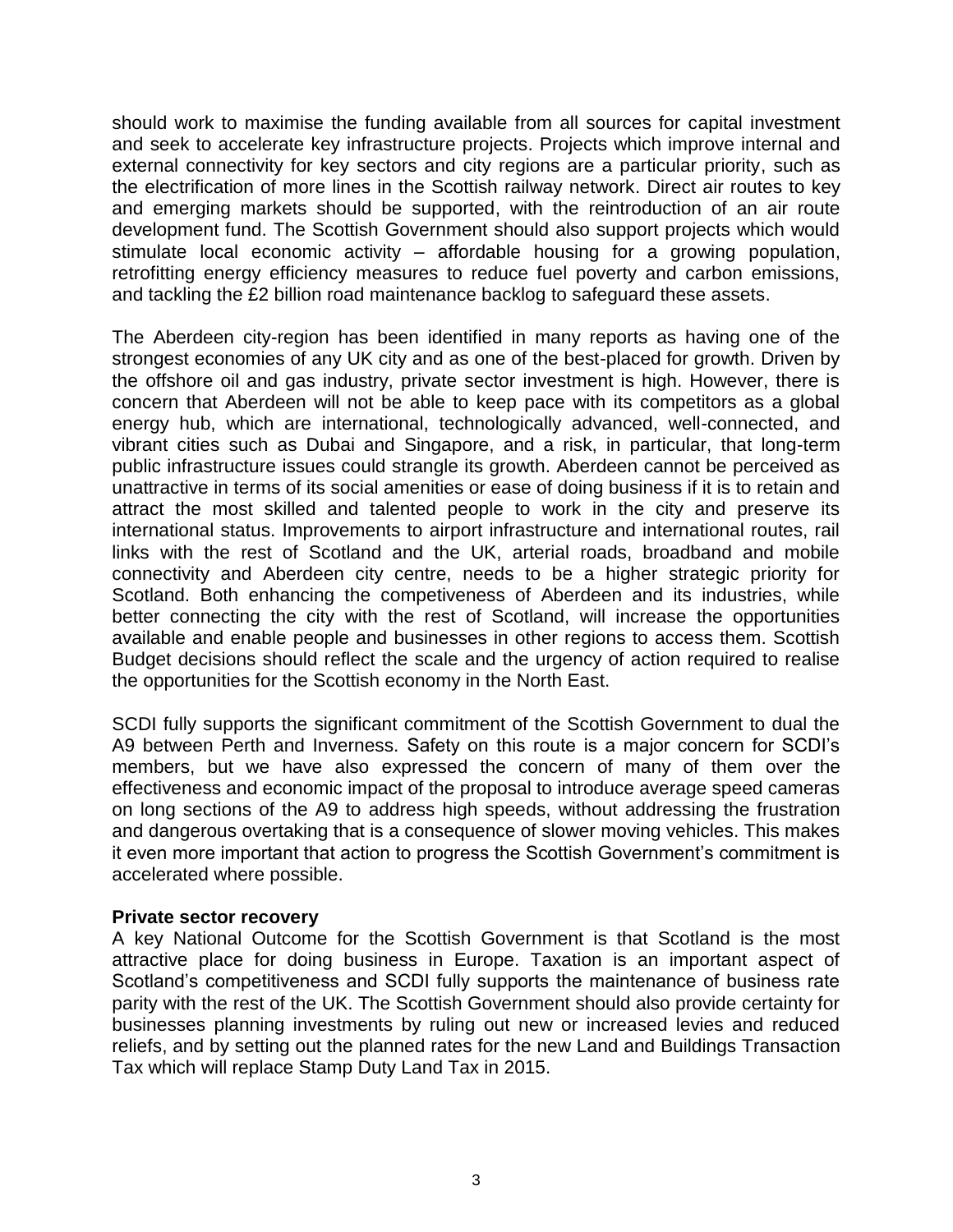### *How has the Scottish Government's budget over the years 2012-13 and 2013-14 supported these core areas of interest?*

The Committee has highlighted its core areas of interest. SCDI has the following comments on those areas identified by the Committee in its call for evidence.

**Access to finance, a supportive business environment and assisting city regions** While the creation of the Scottish Investment Bank and the Scottish EDGE fund to support and encourage entrepreneurial activity can only make a difference at the margins to the wider issue of access to finance, they are nonetheless welcome initiatives which have supported growth and start-up businesses.

The enterprise agencies have rightly focussed their resources on supporting sectors of comparative advantage and high-growth potential companies.

SCDI works closely with the Scottish Government and Scotland's seven cities in the Scottish Cities Alliance. The funding for the cities strategy was welcome and it is important that this continues as the Alliance moves into the delivery phase.

#### **Delivering 25,000 Modern Apprentices and the Opportunities for All initiative**

The Scottish Government has rightly found additional funding to support young people into work, such as the provision of additional Modern Apprenticeships. However, there is a need to ensure that the quality and sustainability of training provision is not weakened by the drive to achieve a headline target and that there is a clear link with correcting market failures and realising market opportunities.

As previously stated, the Opportunities for All initiative for 16-19 year olds has been welcome and appears to have made a difference to the outcomes for this key group. However, the reduction in the number of part-time places in further education should be reversed as it is limiting the opportunities for upskilling and reskilling of other groups, such as women, and thus their participation the labour market and ability to access higher-quality jobs, and economic productivity.

Given the opportunities in related industries, the launch of initiatives such as the Energy Skills Academy and Women in Science and Engineering has been welcome. However, there remains some concern about the range of skills and training initiatives, and a view that the landscape needs to be further simplified.

### *What progress has the Scottish Government made in delivering its overarching purpose - focus Government and public services on creating a more successful country, with opportunities for all of Scotland to flourish, through increasing sustainable economic growth - through its spending decisions over the last two years and in relation to NPF targets and indicators?*

SCDI has previously said that it is difficult to find a clear link between budget decisions by successive Scottish governments and their priority of sustainable economic growth. In response to the public spending reductions, in 2011 published a series of Budget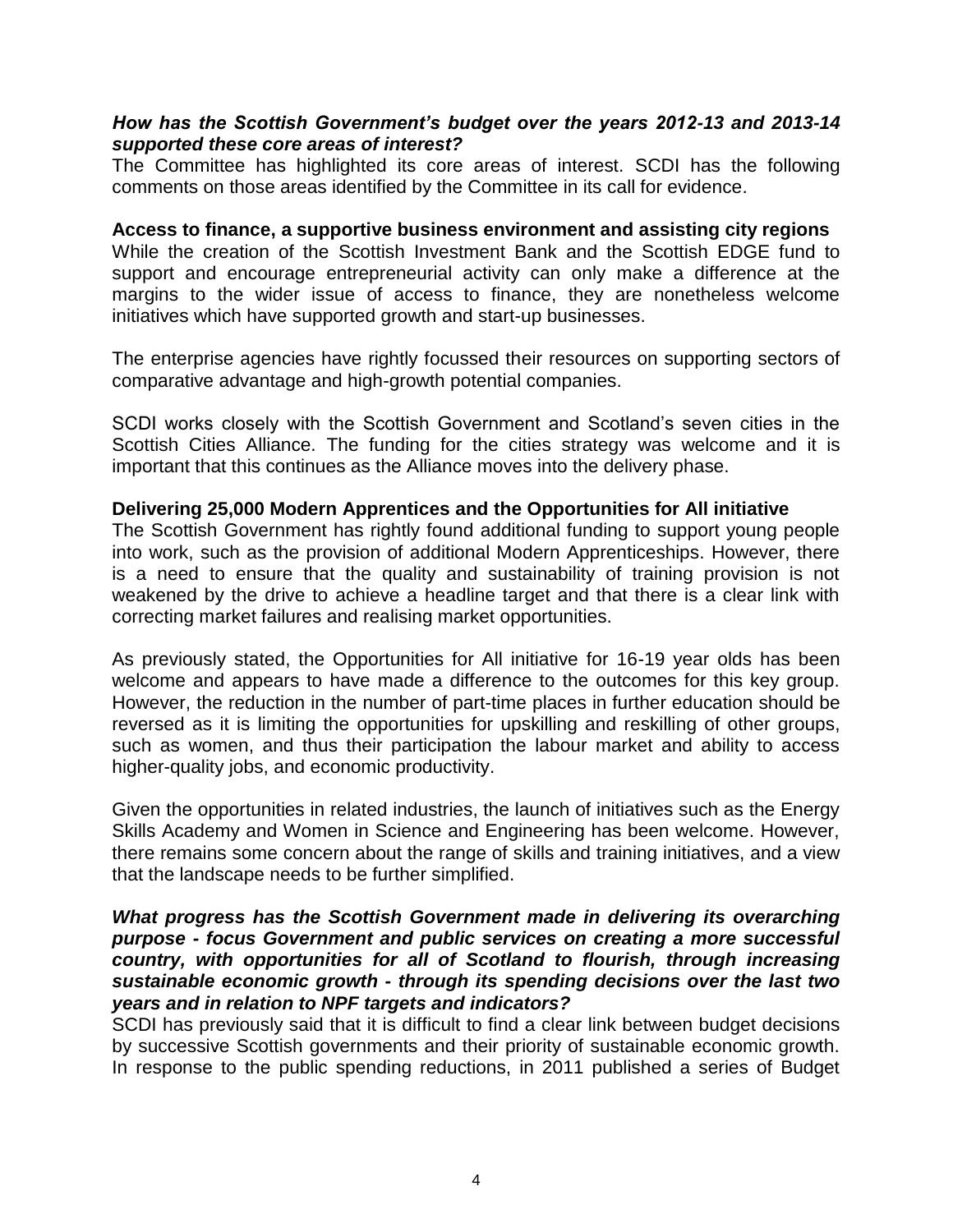Principles which we recommended should be applied to decision-making by the Scottish Government and Parliament.

# **First principle:**

## **Increasing sustainable economic growth is now an even higher priority for the Scottish Government and public services**

Public funding should prioritise increased productivity in the medium to long-term, by rebalancing the economy towards net exports and higher innovation, investment and skills. Increasing sustainable economic growth will generate greater funding for public services. Sustained public funding is needed to support the transition to a low carbon economy.

Key question: What does this spending contribute to sustainable economic growth?

# **Second Principle:**

## **Scottish budgets should ring-fence priority outcomes, rather than departmental budgets**

Ring-fencing of specific budgets assumes perfect efficiency of provision in that area and there is clear evidence of scope for efficiencies within every portfolio. All spending programmes should be realistically re-evaluated and decisions should be based on an analysis of their long-term contribution to Scotland's sustainable economic growth and wellbeing. A national debate should be encouraged on the priority outcomes and the level and form of taxes which could deliver them, particularly in view of the rising costpressures on public services, demographic changes and increasing public expectations of services.

Key Question: What are Scotland's priority outcomes and what departmental allocations would best support and protect them?

## **Third Principle:**

## **The core functions of public sector bodies must be identified and resourced. This represents an opportunity to develop new models and partnerships for public service delivery.**

The Scottish Government and public services need to take a more strategic long term view of priorities and direct scarce resources where there are clear needs and benefits to users. Across all areas, there are opportunities to look at shared services, integration and smarter working. As well as securing value-for-money for the public purse, procurement should be accessible to SMEs and third sector organisations and encourage business growth and community benefit. A percentage of the annual procurement budget should be ring-fenced to stimulate innovation.

There is likely to be an increased role for user charging for certain services, such as roads.

Key Question: Does this spending offer a sustainable way of providing services for priority public needs and benefits?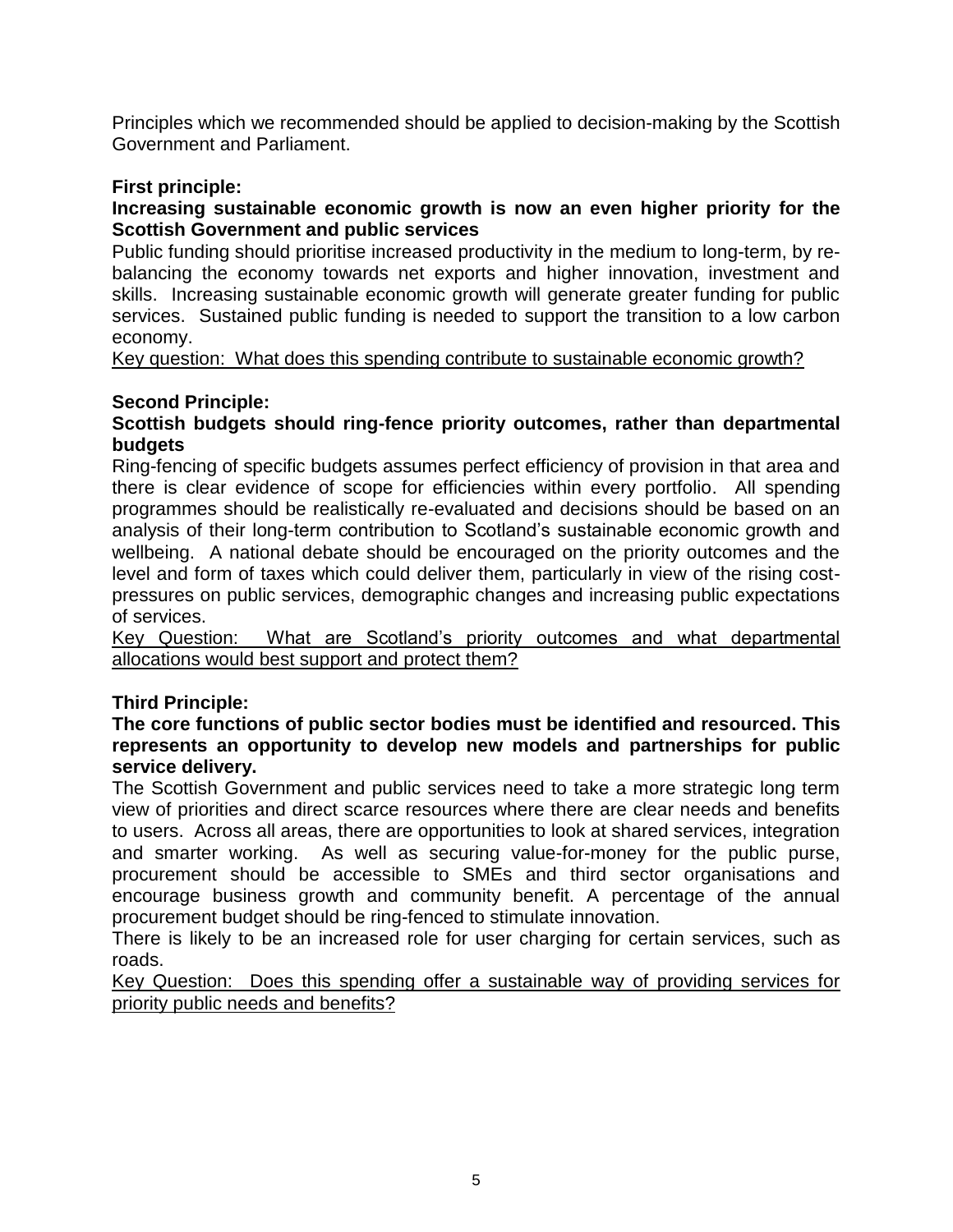## **Fourth Principle:**

## **Public spending should be subject to a 'Scottish Exports Test'**

Priority should be given to spending which supports a Scottish Exports Target – SCDI has proposed this is to double the value of Scotland's international exports in the next ten years. Spending can be targeted in a range of areas to support higher exports e.g. health spending which supports growth of Scotland's life sciences sector. A more commercial, export-orientated mindset should be 'mainstreamed' in all parts of government, not just enterprise. The 'Scottish Exports Test' should also apply to legislation in the Scottish Parliament.

Key Question: Does this spending pass the Scottish Exports Test?

## **Fifth Principle:**

### **The capital investment programme is a high priority, but business cases should be re-evaluated rapidly to ensure that projects are prioritised with current economic opportunities**

Scotland's 'national assets' have huge importance. All initiatives should be examined to determine whether or not they enhance those assets. The Scottish Government will need to place a higher priority in its own resource allocation to capital spending than has been projected by the UK Government. Opportunities for re-profiling of the planned capital investment programme should be considered in light of changing economic and public expenditure context. Creative thinking and public-private partnerships are needed on new investment vehicles from strategic to community levels e.g. local authority pension funds into energy assets. Priority should be given to developing assets which will generate revenues for the Scottish economy and those which through a public share, may generate revenues for Scotland's finances in the medium to longterm.

Key Question: Is capital spending sufficiently aligned with current economic priorities?

## **Sixth Principle:**

## **Scotland's public spending should be reviewed to ensure inter-generational equity and funding to create new education, training and job opportunities for young people**

Young people face particular challenges and, in the overall priorities for public spending, the Scottish Government should prioritise measures which support enhanced life chances for young people. The international competitiveness of Scotland's higher and further education sector must be secured. Since devolution the Scottish Parliament has committed itself to a larger range of universal benefits than other parts of the UK. Certain universal entitlements may need to be limited because they are not achieving their objectives, or are no longer fiscally and economically sustainable in view of changing circumstances and demographic projections

Key Question: Does this spending enhance the skills and employment opportunities of our young people over the medium to long-term?

With reference to these Principles, the Scottish Government has, on the positive side, has placed a higher priority in its own resource allocation to capital spending than was projected by the UK Government – although the UK Government has, more recently,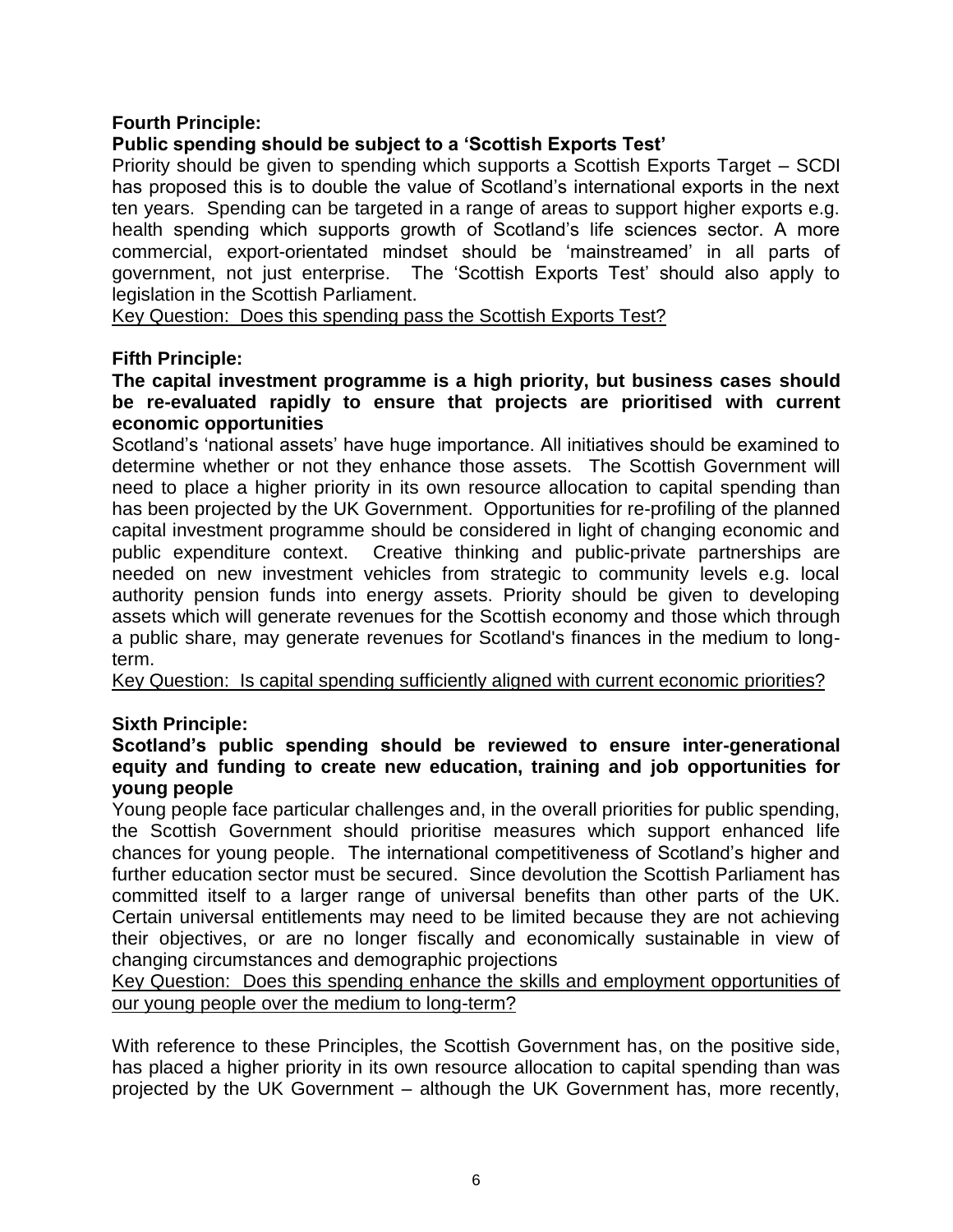recognised the need for increased capital expenditure – and, through the shift to preventative spending, taken a more strategic long term view of priorities and directed scarce resources where there are clear needs and benefits to users. The Scottish Government has acted to secure the international competitiveness of Scotland's higher education sector.

While the Scottish Government has undoubtedly given extra focus to sustainable economic growth, including support for exports, innovation, investment, skills and the low carbon economy, a more fundamental shift in public expenditure to prioritise increased productivity in the medium to long-term is not apparent. While there are good examples of the development new models and partnerships for public service delivery, and of creative thinking and public-private partnerships in new investment vehicles, the wider benefits of these have yet to be realised. Similarly while some parts of government other than enterprise have shown more commercial, export-orientated mindset, this has not yet been 'mainstreamed'. The Procurement Reform Bill will be introduced to the Parliament this autumn.

On the negative side, there has not been a more strategic re-evaluation of all spending programmes based on an analysis of their long-term contribution to Scotland's sustainable economic growth and wellbeing. The ring-fencing of departmental budgets rather than priority outcomes has continued, and there has been no evaluation of universal entitlements to ensure that they are fiscally and economically sustainable in view of changing circumstances and demographic projections, and that the spending is the most effective way to achieve outcomes. In particular, it difficult to make the case that a wholly strategic, outcomes-based approach has been taken to spending decisions when the largest departmental budget, heath, is singled out for protection before other allocations are made. The potential role of user charging for certain services has not been debated.

## *Is the NPF an effective method of measuring performance and are sufficient resources being allocated to track progress against the targets and indicators?*

SCDI welcomed the introduction of the NPF in 2007 as providing an overarching, longterm direction for the Scottish Government and devolved public services, and a 'business plan' of improved national performance for Scotland plc. While NPF is generally an effective method of measuring Scotland's performance, not all the factors which determine progress on the indicators are the responsibility of the Scottish Government or devolved public services, or indeed of government at any level, so its effectiveness in measuring their performance is more nuanced.

SCDI understands that the NPF has motivated and focussed the development of some partnerships in the public sector to plan more strategically, align budgets and deliver the national outcomes, for example around carbon reduction, youth employment and shared services. But these have taken a significant time to emerge following its introduction. A joined-up, collaborative approach is essential at a time of declining resources and more rapid progress needs to be made. However, it is not clear certainly outwith government and its agencies – that the NPF has had a demonstrable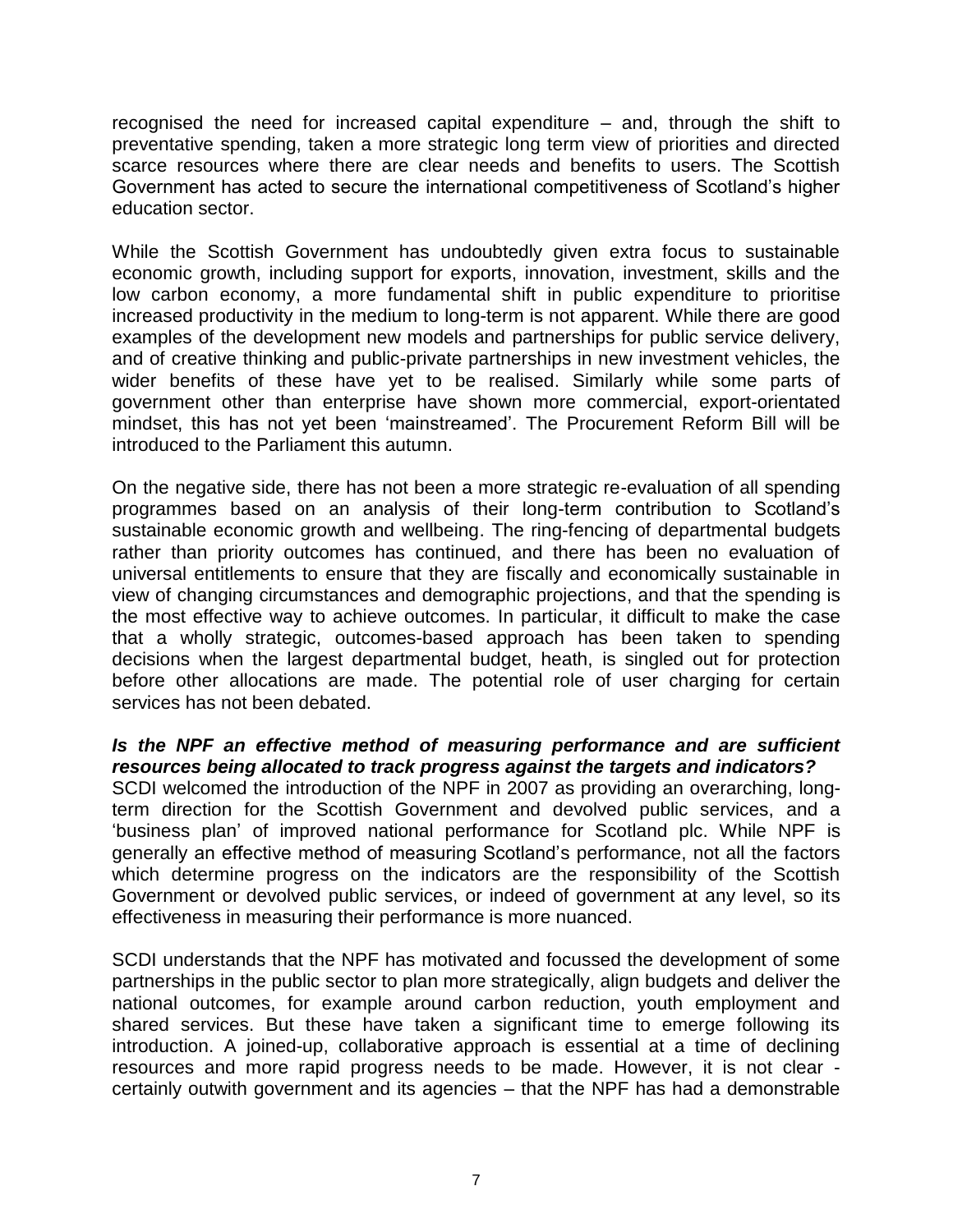influence on policy or budgetary processes and changes at a Scottish Government or local government level. The private and third sectors are largely unaware of the NPF, and have, generally, not been given sufficient opportunity to help shape its outcomes or indicators, despite being key to the delivery of many of them, or effectively engaged in these partnerships. Communication needs to be improved at a national and local level if the NPF is to help deliver transformation and outcomes which can only be achieved through cross-sector working and resources, and is to bolster public accountability.

For a number of years, SCDI has supported the introduction of a Scottish Office of Budgetary Responsibility to provide independent analysis of Scotland's finance and economy and suggested that one of its roles should be to independently confirm in reports to the Scottish Parliament whether or not the Scottish Budget is consistent with the achievement of the outcomes and indicators in the NPF.

SCDI supports the Scottish Government's overarching purpose to focus Government and public services on creating a more successful country, with opportunities for all of Scotland to flourish, through increasing sustainable economic growth. SCDI believes that increasing sustainable economic growth is a key challenge for many developed countries, including Scotland. Even prior to the credit crunch, GDP growth and per capita income growth were far lower than in previous decades, and output and real GDP per head are still well below their pre-recession levels. Long-term public spending commitments and entitlements were made on the presumption of GDP growth around historic averages. Economic stagnation would have damaging social consequences for the young and shortfalls in GDP growth would only increase future deficits and debt, require higher taxes or lower public spending, or probably a combination of all three.

However, the economic history of last decade or so has demonstrated that, in addition to the overall level of GDP growth, the kind of growth is important i.e. the balance between consumption, investment and net exports. SCDI also recognises that GDP is not the only economic performance measure. It is concerned that, in more recent times, growth has not been matched by better living standards and agrees that it should be supplemented with other indicators of economic wellbeing, such as one tracking median household incomes. As suggested by Oxfam through its Humankind Index an indicator on the quality of work could also enhance measurements of the performance the labour market.

While important in their own right, indicators can never fully describe progress towards the national outcomes and a wider overview of performance remains key. SCDI believes that some indicators should be reviewed to ensure that the measurements are as robust and related to national outcomes as possible. The incorporation of Scottish Natural Heritage's Natural Capital Asset Index, which measures the quality of Scotland's natural assets including resource efficiency and ecosystem resilience, would improve information on the sustainability of growth – as well the environmental factors which are very significant in the attractiveness of Scotland as a place to live, work, visit and locate a business. SCDI understands that work is currently taking place on a measurement of resource use with Gross Value Added to inform action to increase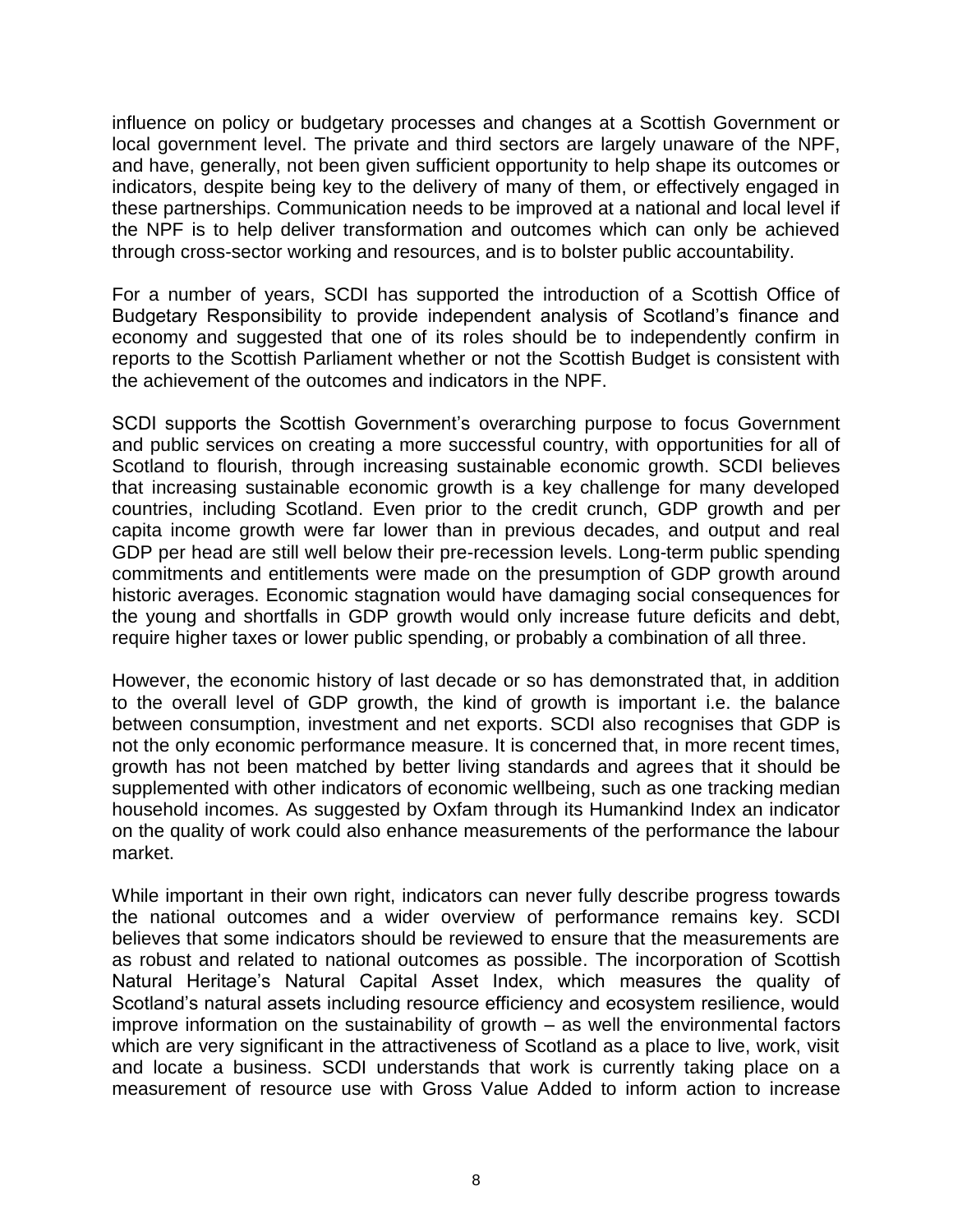efficiency. Especially as heat comprises a larger proportion of energy use than electricity, in addition to the current indicator for renewable electricity production, a new indicator for renewable heat production would more accurately encompass performance to improve the sustainability of Scotland's energy generation.

## *How should resources allocated to the economy, energy and tourism portfolio in the draft 2014-15 budget be applied to support these core areas of interest and NPF targets and indicators and achieve long-term economic growth?*

In response to the Committee's second question, SCDI commented on areas of the economy, energy and tourism portfolio which should continue to be supported, such as key sectors and high-growth companies through the enterprise networks and the Scottish Investment Bank, Business Gateway and entrepreneurship through the Scottish EDGE fund. Spending in areas which will leverage substantial private sector innovation and investment are particularly important in making the most significant difference to long-term economic growth. The impact of spending on innovation should be maximised through a joined-up approach across budgets, such as enterprise, higher education and health. With some large and emerging markets growing more strongly than the domestic market, support for companies to internationalise must remain a high priority.

The Scottish economy needs to be ready to capitalise on the offshore renewables market opportunity and specific and substantial investments on related onshore renewables infrastructure need to be made in sufficient time.

With the eyes of many in the world on Scotland next year as a result of the Ryder Cup and Commonwealth Games, the tourism industry should be resourced to take advantage of this one-off opportunity to attract new international visitors.

## *What alternative spend would you propose to better support each core area of interest and from what area should such resources be diverted?*

SCDI appreciates the pressure on the Scottish budget. The Scottish Government's short-term scope for flexibility in its spending would appear limited, some of which is due to fiscal consolidation, some of which is self-imposed.

A number of recommendations were made by the Scottish Government's Independent Budget Review and/ or Commission on the Future Delivery of Public Services on how to address public spending challenges, ensure the sustainability of Scotland's public services and improve outcomes for the people of Scotland which it has not implemented. These should be revisited as a matter of urgency. Innovation in public services needs to be encouraged, both to meet the changing needs and increasing expectations of users and to reduce costs in the long-term.

Given the structural challenges facing the Scottish economy, in common with many other developed countries, there needs to be an ongoing shift in public funding to prioritise budgets which increase productivity in the medium to long-term and address, above all, weaknesses in skills, innovation and infrastructure. While spending across a range of areas supports the Scottish Government's purpose of increasing sustainable